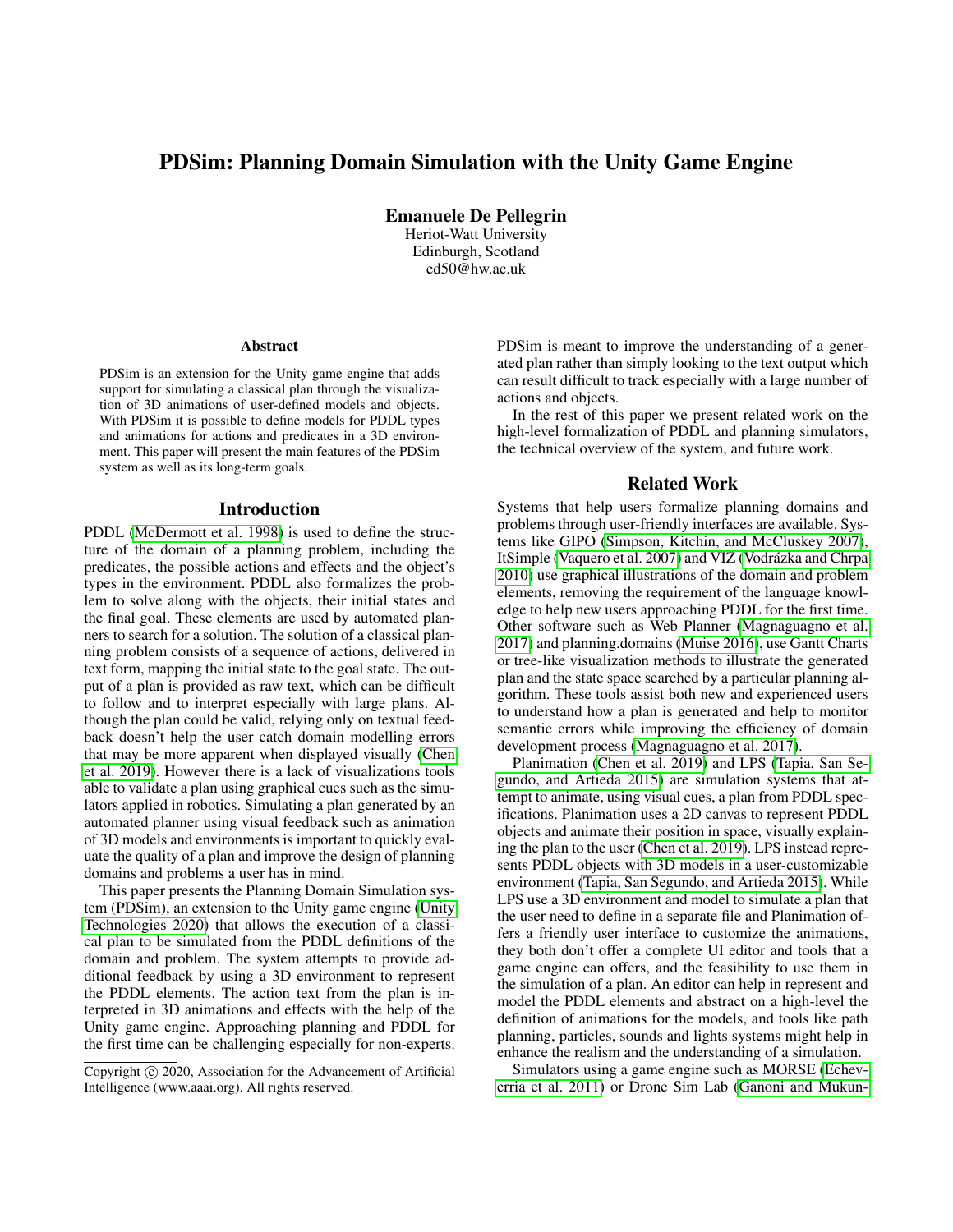[dan 2017\)](#page-3-10) are prevalent in robotic applications. A game engine offers benefits like multiple cameras outputs, a builtin physics engine and realistic visual effects without the need to implement them from scratch [\(Ganoni and Mukun](#page-3-10)[dan 2017\)](#page-3-10). PDSim is built on top of the Unity game engine [\(Unity Technologies 2020\)](#page-3-2) to extend the capabilities of the existing planning simulators. The Unity game engine's editor was extend to integrate the PDDL paradigms, and to offer the user-friendly interface for setting up the simulation. Similarly to Planimation the user can set up the animation using an high-level UI, but it's possible to use the unity tools formerly introduced. Likewise, LPS offers a simulation in a 3D world but doesn't incorporate an editor to easily set up the 3D models for the PDDL objects and the simulation scene. The Unity editor, offers a 3D scene building window where the user can fully customize the planning environment.

## Technical overview

Unity is a 2D and 3D game engine mainly use to develop interactive video games. Unity offers a fully customizable editor and many different tools such as a built-in physic engine (nVidia PhysX), support to shaders and textures for models, a path planning system, to rapidly develop an idea without focusing on the core implementation of them. This approach is also enhanced by the presence of a user-friendly scripting language such as C# which can be used to define custom behaviours for every object in the unity scene or editor. C# is a popular object-oriented programming language developed and maintained by Microsoft. Every object in the scene or editor can be scripted, meaning its possible to specify custom behaviours for the object and custom user interface (UI) layouts and components for the editor. The passive benefits Unity also offers are:

- Documentation: The full engine API is available online with several working examples.
- Easy Learning Curve
- Active community of developers
- Low Cost: Unity is free for personal use and for students.

PDSim has been developed as a custom module for the Unity game engine. Thanks to its modular nature it is possible to extend the framework to fit the user needs, such as to define custom animations for PDDL object by extending the existing ones or reusing models and animations into different simulations without creating them from scratch every time. Unity has facilitated the implementation of modules like the physics simulation, models rendering, the agent path planning which are available in-engine.

To achieve modularity the simulator uses Unity's script-able objects<sup>[1](#page-1-0)</sup> component to set up the simulation. A scriptable object serves as a data and code container, and it's specifically used to reduce memory usage of the system as it can behave like a small scale database.

In PDSim the GenericObject class represent each PDDL type in the 3D scene. It holds information about the object transformation in the 3D space (position, rotation and scale),

the mesh renderer and a set of methods responsible for the animation. The user can customize each generic object, for example, to let it use the path planning component for the movement animation or having a random or custom colour. PDSim finally creates the representation of the PDDL objects using the user definitions of the respective generic object. Each object created is labelled to map the name of the object in the problem file and stored in a global dictionary to be used at run-time.

The predicates defined in the domain file are responsible for the animation itself. The class *CommandBase* store settings and code to animate the PDDL predicates in the simulation. When the user wants to define his custom predicate animation it can override the functions:

- PreActivate: that will run before the animation
- Positive: that will run when the predicate represents a positive fact
- Negative: that will run when the predicate represents a negative fact
- PostActivate: that will run before the animation completes

It is possible to define behaviours based on the number of attributes of a specific action. To help the user 3 main classes are available to extend from: *OneAttributeCommand*, *TwoAttributeCommand* and *ThreeAttributeCommand*. These classes expose respectively the objects X, Y and Z representing the attribute of the predicate, which are of type GenericObject that have the appropriate methods to perform transformations and animations. The predicate behaviours available for the user are actions for moving the object to a point in space (three-dimensional vector), moving an object to another object by specifying the target alignment or changing the defined model colour. The alignment the user can choose are 6 points representing the top, bottom, left, right, front and back vectors of the target object. The user can use these built-in methods to rapidly animate a movement behaviour and tuning the controls such as moving to another object using the path planning system (for objects like cars or humanoids), moving to a random point near to the target or change the colour of the object based on the predicate being true or false.

### System Architecture

The general system architecture is illustrated in Figure [1.](#page-2-0) The Unity Editor represents the UI of Unity which is where the user interacts with the simulation. The UI has been extended to help the creation of simulations and the simulation objects formerly described. From the Unity editor, the user can inspect the domain and problem file using the PDDL editor component, which is a browser window showing the WebPlanner web app [\(Magnaguagno et al. 2017\)](#page-3-6).

Every new simulation creates a Unity scene<sup>[2](#page-1-1)</sup>, an essential part of the editor where all objects and component are stored and managed. For each scene created, the PDDL Parser component is used to instantiate a simulation manager object

<span id="page-1-0"></span><sup>1</sup> https://docs.unity3d.com/Manual/class-ScriptableObject.html

<span id="page-1-1"></span><sup>2</sup> https://docs.unity3d.com/Manual/CreatingScenes.html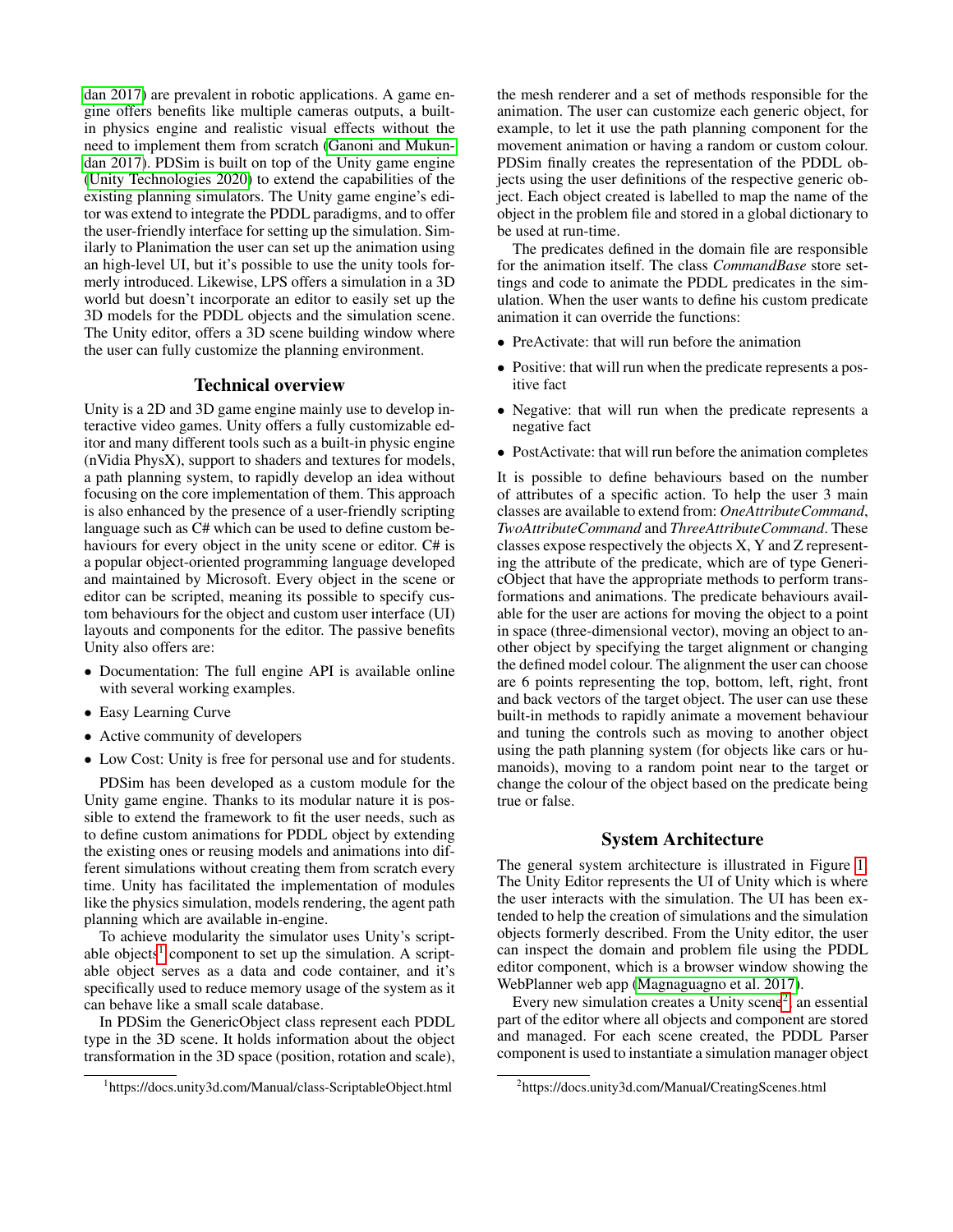

<span id="page-2-0"></span>Figure 1: System Architecture

using the domain file, and a simulation environment object using the problem file.

The simulation manager holds the information about the actions, the predicates and the types. The simulation manager controls the whole simulation from the generation of the scene to the plan execution. When the Unity editor is in play mode, the simulation manager initializes the PDDL elements previously parsed and runs 3 main blocks:

- Plan Generation
- Initialization
- Plan Execution

During the plan generation, the simulation manager looks in the simulation environment object if a plan is already available. If the plan is not saved locally, the simulation manager will use the cloud planning service Planning.Domains [\(Muise 2016\)](#page-3-7) to generate a new plan using the domain and problem file provided. The generated plan is parsed, and the actions are stored in a list. During the initialization, if a predicate in the list of the initialization blocks predicates has a mapped behaviour the animation will run in the scene. The same procedure occurs during plan execution, where the predicates checked are stored in the list of the plan action's effects.

The simulation environment stores the 3D models of the types, the objects, the initialization procedure and the positions of the objects in the scene modified by the user. The user can change the position, rotation or scale of the PDDL objects in the scene and save the environment object to store all the transformations defined by the user, or generate the scene using the models defined. The simulation environment is a modular component, meaning that a user can create several environments with problems that use the same domain, and simply swap them in the simulation manager.

Predicate commands are components that can be created in the Unity editor interface, used to generate animations for the PDDL predicates. Predicate commands can be drag and dropped in the specific predicate field in the simulation manager.

### Case Studies

Examples of the plan execution using PDSim are illustrates in Figure [3,](#page-2-1) [4,](#page-2-2) [5](#page-2-3) and [6.](#page-3-11) Figure [3](#page-2-1) shows the Blocks World

| Simulation Environment:                                                                                                             |                          |                          |                                        |           |         |       |             |         |
|-------------------------------------------------------------------------------------------------------------------------------------|--------------------------|--------------------------|----------------------------------------|-----------|---------|-------|-------------|---------|
| <b>&amp;Logistic Environment (SimulationEnvironment)</b>                                                                            |                          |                          |                                        |           |         |       |             | $\odot$ |
|                                                                                                                                     |                          |                          | Generate Scene                         |           |         |       |             |         |
|                                                                                                                                     |                          |                          | Save Environment                       |           |         |       |             |         |
| <b>Domain File</b>                                                                                                                  |                          |                          |                                        |           |         |       |             |         |
| - domain                                                                                                                            |                          |                          |                                        |           | $\odot$ | Clear |             |         |
| Models<br>truck                                                                                                                     |                          | $\overline{\phantom{a}}$ | <b><i><u>atruck</u></i></b>            |           | $\odot$ | Edit  | Clear Field |         |
| airplane                                                                                                                            |                          | $\overline{\phantom{a}}$ | airplane                               |           | $\odot$ | Edit  | Clear Field |         |
| package                                                                                                                             |                          | $\overline{\phantom{a}}$ | <b>p</b> package                       |           | $\odot$ | Edit  | Clear Field |         |
| airport                                                                                                                             |                          | $\overline{\phantom{a}}$ | <b>airport</b>                         |           | $\odot$ | Edit  | Clear Field |         |
| city                                                                                                                                |                          | $\overline{\phantom{0}}$ | <b><i><u>n</u></i></b> city            |           | $\odot$ | Edit  | Clear Field |         |
| location                                                                                                                            |                          | $\overline{\phantom{a}}$ | <b>a</b> location                      |           | $\odot$ | Edit  | Clear Field |         |
|                                                                                                                                     |                          |                          | Add Model                              |           |         |       |             |         |
|                                                                                                                                     |                          |                          |                                        |           |         |       |             |         |
|                                                                                                                                     | $\overline{\phantom{a}}$ |                          | Colocationincity (ObjectToObject)      | $\odot$   | lo.     |       |             |         |
|                                                                                                                                     | $\overline{\phantom{a}}$ |                          | <b>Gairportincity (ObjectToObject)</b> | $\odot$ 0 |         |       |             |         |
|                                                                                                                                     |                          |                          | Add New Behavior                       |           |         |       |             |         |
| <b>PDDI Predicates</b>                                                                                                              |                          |                          |                                        |           |         |       |             |         |
|                                                                                                                                     | $\overline{\phantom{a}}$ |                          | Gat (ObjectToObject)                   | $\odot$ 0 |         |       |             |         |
|                                                                                                                                     |                          |                          | Add New Behavior                       |           |         |       |             |         |
| IN-CITY loc - place city - city<br>location<br>airport<br>AT obj - physobj loc - place<br>vehicle<br>IN pkg - package veh - vehicle |                          |                          |                                        |           |         |       |             |         |

<span id="page-2-4"></span>Figure 2: Settings Simulation Manager, Logistic Domain



Figure 3: Blocks World plan execution

<span id="page-2-1"></span>

Figure 4: Sokoban plan execution

<span id="page-2-2"></span>

Figure 5: Logistic plan execution

<span id="page-2-3"></span>domain, evidencing the stacking animation of blocks during the plan execution. Thanks to the simple structure of the blocks world domain, this has been used as starting reference for building the system. Figure [4](#page-2-2) shows the plan animation for the Sokoban domain, where the green cube